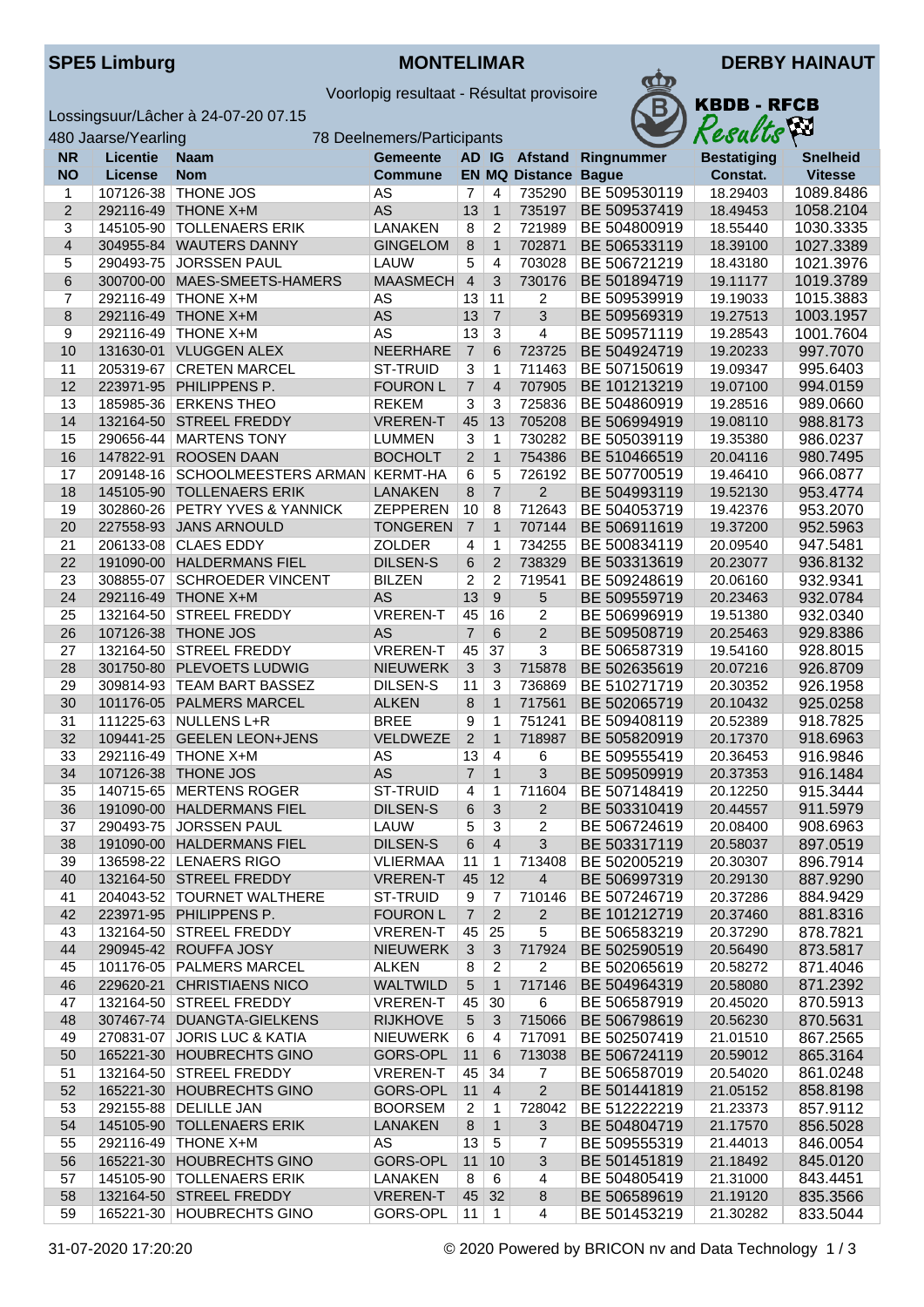

Voorlopig resultaat - Résultat provisoire

Lossingsuur/Lâcher à 24-07-20 07.15

| KBDB - RFCB |
|-------------|
| ,W          |
| esulto      |

| 480 Jaarse/Yearling<br>78 Deelnemers/Participants |                 |                               |                 |                         |                 |                             |                    | Kesults po         |                 |
|---------------------------------------------------|-----------------|-------------------------------|-----------------|-------------------------|-----------------|-----------------------------|--------------------|--------------------|-----------------|
| <b>NR</b>                                         | <b>Licentie</b> | <b>Naam</b>                   | <b>Gemeente</b> | AD IG                   |                 |                             | Afstand Ringnummer | <b>Bestatiging</b> | <b>Snelheid</b> |
| <b>NO</b>                                         | <b>License</b>  | <b>Nom</b>                    | <b>Commune</b>  |                         |                 | <b>EN MQ Distance Bague</b> |                    | Constat.           | <b>Vitesse</b>  |
| 60                                                | 304955-84       | <b>WAUTERS DANNY</b>          | <b>GINGELOM</b> | 8                       | $\overline{4}$  | 2                           | BE 506534319       | 21.32430           | 819.4676        |
| 61                                                | 165221-30       | <b>HOUBRECHTS GINO</b>        | GORS-OPL        | 11                      | 9               | 5                           | BE 506724419       | 21.51432           | 813.3019        |
| 62                                                | 307467-74       | DUANGTA-GIELKENS              | <b>RIJKHOVE</b> | 5                       | $\mathbf{1}$    | $\overline{2}$              | BE 506798019       | 22.14590           | 1-21.5609,0     |
| 63                                                |                 | 221630-82 WITTERS JAAK        | ZONHOVEN        | $\overline{2}$          | $\mathbf{1}$    | 730869                      | BE 508624819       | 05.43400           | 1-22.1404,8     |
| 64                                                | 221630-82       | <b>WITTERS JAAK</b>           | <b>ZONHOVEN</b> | $\overline{2}$          | $\overline{2}$  | $\overline{2}$              | BE 508623519       | 05.43440           | 1-22.1408,8     |
| 65                                                | 300457-48       | LINSEN JEAN + DANNY           | <b>WIJCHMAA</b> | 13                      | $\mathbf{1}$    | 746806                      | BE 511392019       | 06.05070           | 1-22.1536,5     |
| 66                                                | 121444-00       | JANSSEN J+W                   | <b>PEER</b>     | $\overline{\mathbf{4}}$ | $\overline{4}$  | 750859                      | BE 509375519       | 06.19552           | 1-22.2520,8     |
| 67                                                | 146939-81       | <b>EVENS JEAN</b>             | <b>PEER</b>     | $\overline{\mathbf{c}}$ | 1               | 743162                      | BE 508094019       | 06.15500           | 1-22.3052,8     |
| 68                                                | 290527-12       | <b>SIMONS WILLY</b>           | <b>MAASEIK</b>  | $\overline{2}$          | $\overline{2}$  | 745122                      | BE 505990619       | 06.24230           | 1-22.3658,8     |
| 69                                                | 300700-00       | MAES-SMEETS-HAMERS            | <b>MAASMECH</b> | $\overline{4}$          | 4               | 2                           | BE 501890219       | 06.11414           | 2-05.3358,2     |
| 70                                                | 305647-00       | <b>TELEN KURT</b>             | <b>MAASEIK</b>  | 27                      | 18              | 745154                      | BE 505940719       | 06.37270           | 2-05.4100,4     |
| 71                                                | 292116-49       | THONE X+M                     | AS              | 13                      | 10              | 8                           | BE 509536919       | 06.30501           | 2-05.4650,3     |
| 72                                                | 305647-00       | <b>TELEN KURT</b>             | <b>MAASEIK</b>  | 27                      | 16              | $\overline{2}$              | BE 505942619       | 06.52140           | 2-05.5547,4     |
| 73                                                | 309304-68       | <b>KLINGELEERS DAVY</b>       | <b>NEEROETE</b> | 3                       | 2               | 744267                      | BE 505764319       | 07.02143           | 2-06.0654,3     |
| 74                                                | 220939-70       | <b>DUELEN THEO</b>            | <b>WALTWILD</b> | $\overline{2}$          | 2               | 718219                      | BE 500244519       | 06.30059           | 2-06.0719,5     |
| 75                                                | 291016-16       | <b>GERITS JEAN</b>            | <b>OPOETERE</b> | 18                      | $\overline{4}$  | 740441                      | BE 505950319       | 06.58073           | 2-06.0734,2     |
| 76                                                | 291364-73       | <b>FORIER LOUIS</b>           | <b>STOKROOI</b> | 8                       | $\overline{2}$  | 728151                      | BE 508012619       | 06.47140           | 2-06.1202,7     |
| 77                                                | 132164-50       | <b>STREEL FREDDY</b>          | <b>VREREN-T</b> | 45                      | 9               | 9                           | BE 506587519       | 06.31250           | 2-06.2454,4     |
| 78                                                | 186449-15       | SOMERS LUDO                   | <b>HOESELT</b>  | 17                      | $\overline{2}$  | 715280                      | BE 500373719       | 06.47030           | 2-06.2757,0     |
| 79                                                |                 | 145105-90 TOLLENAERS ERIK     | <b>LANAKEN</b>  | 8                       | 3               | 5                           | BE 504804519       | 06.55390           | 2-06.2809,8     |
| 80                                                | 290527-12       | <b>SIMONS WILLY</b>           | <b>MAASEIK</b>  | $\overline{2}$          | $\mathbf{1}$    | $\overline{2}$              | BE 506001219       | 07.26110           | 2-06.2946,8     |
| 81                                                | 178896-28       | <b>DUCHATEAU TONY</b>         | <b>VELM/ST</b>  | 17                      | $\overline{7}$  | 706394                      | BE 506456419       | 06.43420           | 2-06.3542,4     |
| 82                                                | 132164-50       | <b>STREEL FREDDY</b>          | <b>VREREN-T</b> | 45                      | $\mathbf{1}$    | 10                          | BE 506586019       | 06.42250           | 2-06.3554,4     |
| 83                                                | 291016-16       | <b>GERITS JEAN</b>            | <b>OPOETERE</b> | 18                      | $\mathbf{1}$    | 2                           | BE 505954019       | 07.26403           | 2-06.3607,2     |
| 84                                                | 206133-08       | <b>CLAES EDDY</b>             | <b>ZOLDER</b>   | $\overline{4}$          | $\mathfrak{B}$  | $\overline{2}$              | BE 500830919       | 07.20320           | 2-06.3742,9     |
| 85                                                | 165221-30       | <b>HOUBRECHTS GINO</b>        | GORS-OPL        | 11                      | 3               | 6                           | BE 501453019       | 06.55097           | 2-06.3851,8     |
| 86                                                | 300457-48       | <b>LINSEN JEAN + DANNY</b>    | <b>WIJCHMAA</b> | 13                      | $\overline{7}$  | $\overline{2}$              | BE 511391619       | 07.44320           | 2-06.4601,5     |
| 87                                                | 206133-08       | <b>CLAES EDDY</b>             | ZOLDER          | 4                       | $\overline{c}$  | 3                           | BE 500835019       | 07.29230           | 2-06.4633,9     |
| 88                                                | 290945-42       | ROUFFA JOSY                   | <b>NIEUWERK</b> | $\overline{3}$          | $\overline{2}$  | $\overline{c}$              | BE 502595519       | 07.09440           | 2-06.4719,7     |
| 89                                                |                 | 309814-93 TEAM BART BASSEZ    | <b>DILSEN-S</b> | 11                      | $\overline{4}$  | 2                           | BE 503284519       | 07.35256           | 2-06.4920,4     |
| 90                                                | 131630-01       | <b>VLUGGEN ALEX</b>           | NEERHARE        | $\overline{7}$          | $\overline{2}$  | $\overline{2}$              | BE 504926019       | 07.21061           | 2-06.5126,7     |
| 91                                                | 108718-78       | GIELKENS-CARMANS              | <b>RIJKHOVE</b> | 9                       | 3               | 715065                      | BE 506773319       | 07.10492           | 2-06.5159,3     |
| 92                                                | 304955-84       | <b>WAUTERS DANNY</b>          | <b>GINGELOM</b> | 8                       | $\mathfrak{B}$  | 3                           | BE 506534719       | 06.57280           | 2-06.5352,7     |
| 93                                                | 186449-15       | SOMERS LUDO                   | <b>HOESELT</b>  | 17                      | 17              | 2                           | BE 505831719       | 07.13090           | 2-06.5403,0     |
| 94                                                | 132164-50       | STREEL FREDDY                 | <b>VREREN-T</b> | 45                      | 27              | 11                          | BE 506587619       | 07.03110           | 2-06.5640,4     |
| 95                                                |                 | 108718-78 GIELKENS-CARMANS    | <b>RIJKHOVE</b> | 9                       | $\overline{4}$  | $\overline{2}$              | BE 506775819       | 07.18012           | 2-06.5911,3     |
| 96                                                |                 | 300457-48 LINSEN JEAN + DANNY | <b>WIJCHMAA</b> | $\vert$ 13              | $\vert$ 4       | 3                           | BE 511394119       | 08.01220           | 2-07.0251,5     |
| 97                                                |                 | 227558-93 JANS ARNOULD        | <b>TONGEREN</b> | 7                       | $\overline{2}$  | 2                           | BE 506913319       | 07.12130           | 2-07.0317,2     |
| 98                                                |                 | 121444-00 JANSSEN J+W         | <b>PEER</b>     | $\overline{4}$          | $\mathfrak{S}$  | $\overline{2}$              | BE 509375219       | 08.08591           | 2-07.0524,7     |
| 99                                                |                 | 307467-74 DUANGTA-GIELKENS    | <b>RIJKHOVE</b> | 5                       | $\overline{c}$  | 3                           | BE 506797519       | 07.24260           | 2-07.0536,0     |
| 100                                               |                 | 165221-30 HOUBRECHTS GINO     | GORS-OPL        | 11                      | $\sqrt{5}$      | $\overline{7}$              | BE 501450519       | 07.23007           | 2-07.0642,8     |
| 101                                               |                 | 107126-38 THONE JOS           | AS              | $\overline{7}$          | 3               | 4                           | BE 404538119       | 07.51416           | 2-07.0734,8     |
| 102                                               |                 | 292116-49 THONE X+M           | AS              | 13                      | $\overline{2}$  | 9                           | BE 509537619       | 07.53211           | 2-07.0921,3     |
| 103                                               |                 | 131630-01   VLUGGEN ALEX      | NEERHARE        | $\overline{7}$          | 5               | 3                           | BE 504927219       | 07.39451           | 2-07.1005,7     |
| 104                                               |                 | 291016-16 GERITS JEAN         | OPOETERE        | 18                      | 11              | 3                           | BE 505956419       | 08.04493           | 2-07.1416,2     |
| 105                                               |                 | 113308-12 MENTEN TONY & CHRIS | WELLEN          | 2                       | $\mathbf 1$     | 714095                      | BE 502000719       | 07.32460           | 2-07.1508,9     |
| 106                                               |                 | 206133-08 CLAES EDDY          | ZOLDER          | $\overline{4}$          | $\overline{4}$  | $\overline{4}$              | BE 508239519       | 07.59230           | 2-07.1633,9     |
| 107                                               |                 | 136598-22 LENAERS RIGO        | <b>VLIERMAA</b> | 11                      | 5               | 2                           | BE 510276419       | 07.38439           | 2-07.2158,3     |
| 108                                               |                 | 292116-49 THONE X+M           | AS              | 13                      | $6\phantom{1}6$ | 10                          | BE 509542919       | 08.08441           | 2-07.2444,3     |
| 109                                               |                 | 291016-16 GERITS JEAN         | <b>OPOETERE</b> | 18                      | 18              | 4                           | BE 505959119       | 08.16353           | 2-07.2602,2     |
| 110                                               |                 | 303239-17 PETRU STEFAN        | <b>GRUITROD</b> | $\overline{4}$          | $\mathbf{2}$    | 743606                      | BE 511205019       | 08.21322           | 2-07.2701,7     |
| 111                                               |                 | 191090-00   HALDERMANS FIEL   | DILSEN-S        | 6                       | 6               | 4                           | BE 503316919       | 08.17338           | 2-07.2939,1     |
| 112                                               |                 | 108718-78 GIELKENS-CARMANS    | <b>RIJKHOVE</b> | 9                       | $\sqrt{5}$      | $\sqrt{3}$                  | BE 506778619       | 07.54312           | 2-07.3541,3     |
| 113                                               |                 | 309814-93 TEAM BART BASSEZ    | DILSEN-S        | 11                      | $\overline{c}$  | 3                           | BE 407799719       | 08.26147           | 2-07.4009,5     |
| 114                                               |                 | 186449-15 SOMERS LUDO         | <b>HOESELT</b>  | 17                      | 10              | $\overline{3}$              | 00 500373119       | 08.01030           | 2-07.4157,0     |
| 115                                               |                 | 303856-52 PANIS ERWIN         | <b>NEEROETE</b> | 10                      | 8               | 744085                      | BE 505973419       | 08.37335           | 2-07.4227,1     |
| 116                                               |                 | 301750-80 PLEVOETS LUDWIG     | <b>NIEUWERK</b> | $\mathbf{3}$            | $\overline{2}$  | 2                           | BE 502634219       | 08.04363           | 2-07.4445,4     |
| 117                                               |                 | 107126-38 THONE JOS           | AS              | $\overline{7}$          | $\overline{7}$  | 5                           | BE 509503619       | 08.30207           | 2-07.4613,9     |
| 118                                               |                 | 291016-16 GERITS JEAN         | OPOETERE 18     |                         | 3               | 5                           | BE 505953219       | 08.38083           | 2-07.4735,2     |